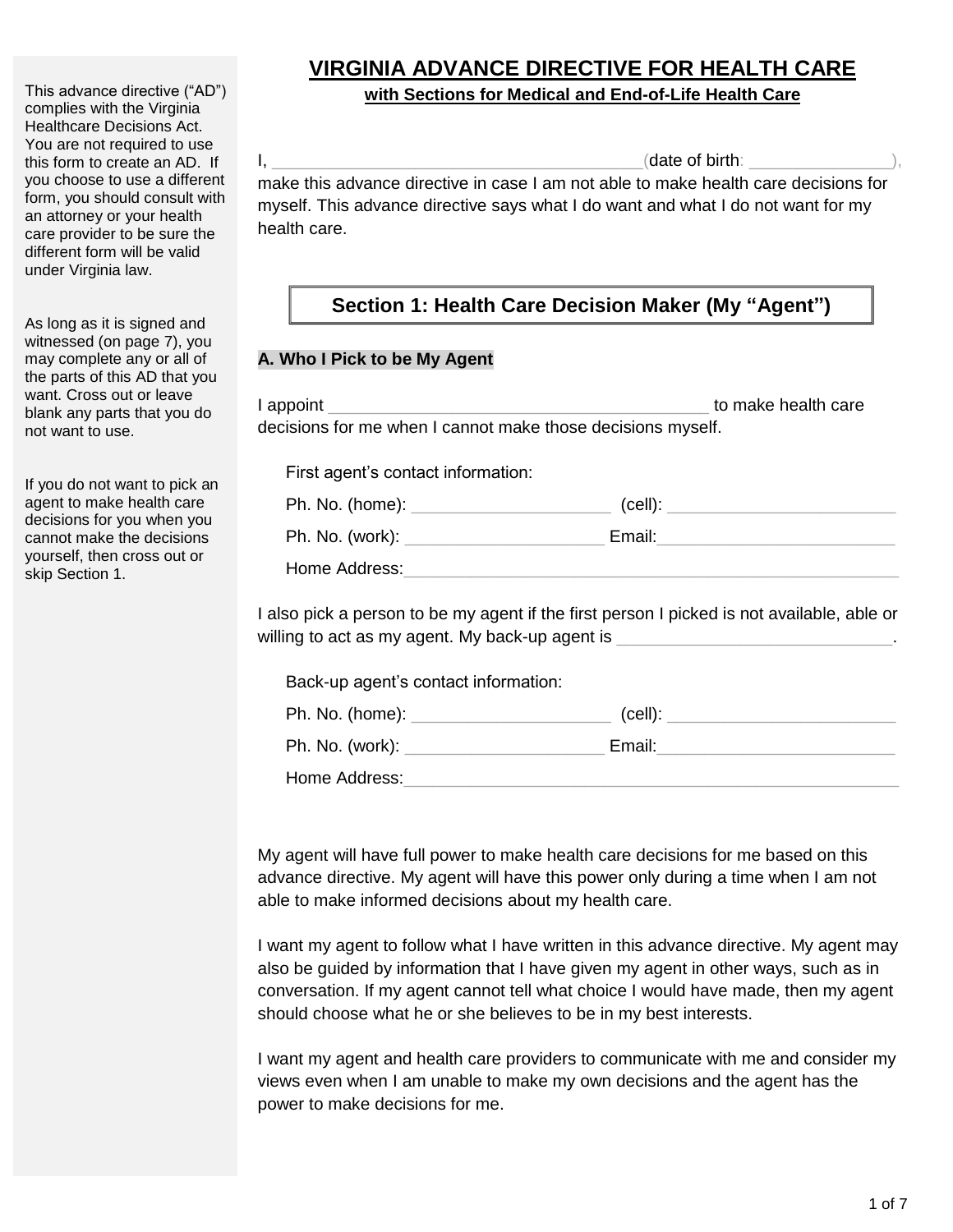If you appointed an agent on page 1, these are the powers that he/she will have.

You may cross through any powers that you do not want to give your agent.

If you have questions about what the powers mean, you might find the "What it means to give powers to your health care agent" sheet helpful. It can be found on the www.VirginiaAdvance Directives.org website.

Power 9: If you have any specific instructions about visitation, you need to say so on page 6. Note: other laws and regulations may limit an agent's power to make visitation decisions.

You may add any additional details about the powers (e.g., "My agent may not fire Dr. Smith").

#### **B. What My Agent Can Do On My Behalf**

My agent will have power…

- 1. To consent to or refuse consent to or withdraw consent to any type of health care, treatment, surgical procedure, diagnostic procedure, and medication.
	- This may include use of a breathing machine, tube feeding, IV fluids, or CPR. It also includes higher than recommended doses of pain-relieving medication in order to relieve pain. This applies even if the medication carries the risk of addiction or of unintentionally hurrying my death.
- 2. To ask for, receive and review oral or written information about the health care decisions that need to be made. This includes medical and hospital records. My agent can also allow this information to be shared with providers as needed to carry out my advance directive wishes.
- 3. To hire and fire my health care providers.
- 4. To consent to my admission to, transfer to, or discharge from a hospital, hospice, nursing home, assisted living facility or other health care facility.
- 5. To consent to my admission to a mental health care facility when it is recommended by my health care providers. The admission can be for up to the maximum time permitted by current law. At the

time I made this advance directive the maximum was ten (10) calendar days.

- 6. To continue to act as my agent as long as I am unable to decide for myself, even if I state that I want to fire my agent.
- 7. To consent to my participation in any health care study if the study offers the chance of therapeutic benefit to me.

The study must be approved by an institutional review board or research review committee according to applicable federal or state law.

8. To consent to my participation in any health care study that aims to increase scientific understanding of a condition that I may have or to promote human wellbeing, even though it offers no direct benefit to me.

The study must be approved by an institutional review board or research review committee according to applicable federal or state law.

- 9. To make decisions about visitation when I am admitted to any health care facility. My agent must follow any directions on visitation I give on page 6 of this advance directive.
- 10. To take any lawful actions needed to carry out these decisions. This may include signing releases of liability to medical providers or other health care forms.

Additional details: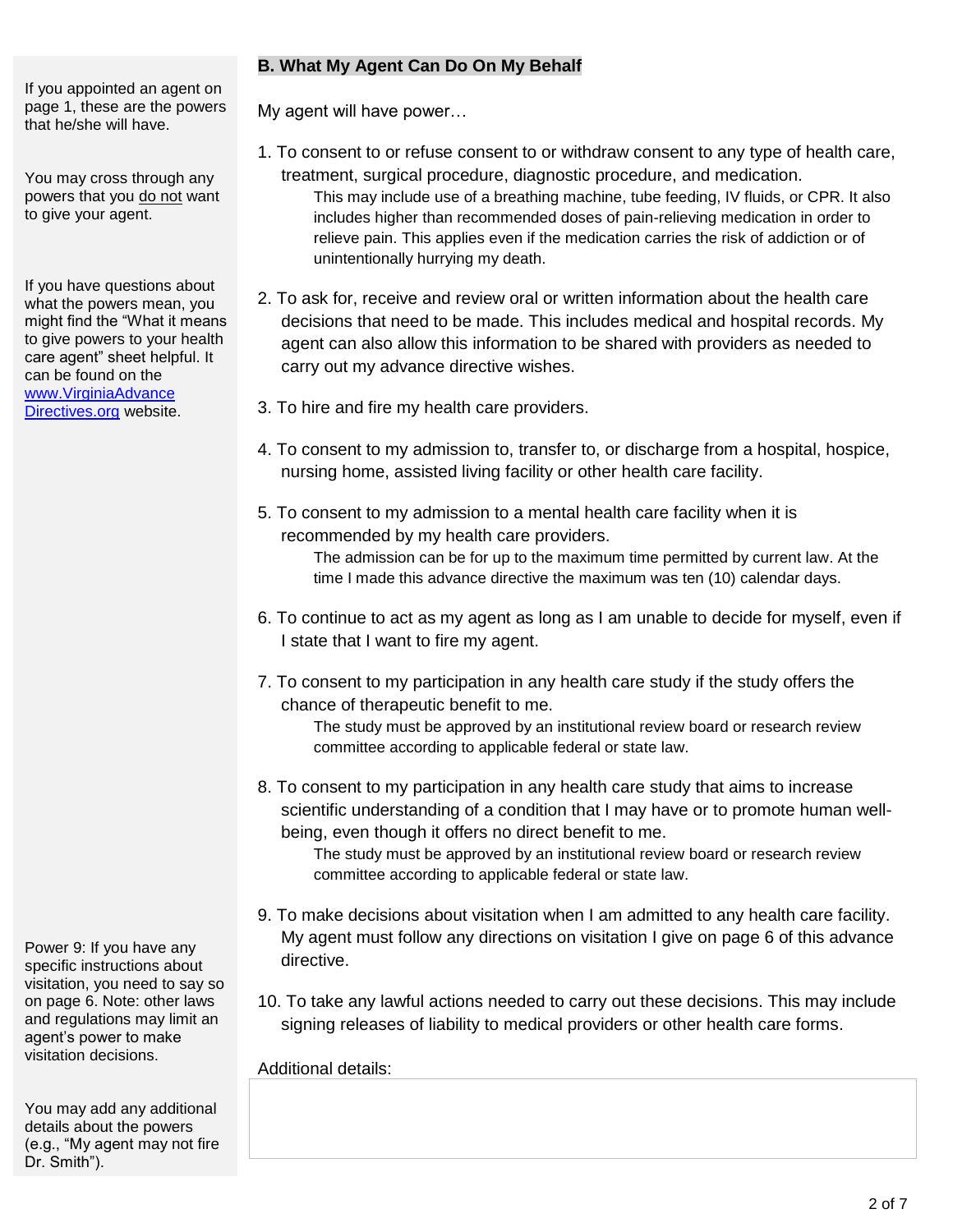Part C lets you give your agent the power to consent to treatment that you say "no" to. This power applies only if you cannot make informed decisions. If you do not want to give your agent this power, skip or cross through Part C.

This power has two parts: 1. You can give your agent the power to act over your objection to inpatient mental health admission  *and/or*

2. You can give your agent the power to act over your objection to other health care

You can also exclude specific treatments that you always want to be able to object to.

IMPORTANT: You need to get a physician's or licensed clinical psychologist's signature to make Part C legally binding. A physician or licensed clinical psychologist needs to check that you understand the consequences of giving your agent these powers.

If you are not completing Part C, you do not need your physician or psychologist to sign here.

You may use Section 2 to give directions about your health care. You may skip over or cross out any parts that you do not want to fill out. You can use these parts even if you do not pick an agent.

Part A lets you provide background information to your health care providers. It includes no instructions.

#### **C. What My Agent Can Do Over My Objection**

When I am not able to make informed decisions about my health care, I may say "no" to treatment that I actually need. If my agent and my physician believe I need that treatment, my agent has the power:

□ \_\_\_\_ 1. To consent to my admission to a mental health care facility as permitted by law, even if I object.

and/or

□ \_\_\_\_\_\_\_ 2. To consent to other health care that is permitted by law, even if I object.

This authority includes all health care except for what I have written in the next sentence or elsewhere in this document. My agent does **not** have the authority to consent to

over my objection.

I am a physician/licensed clinical psychologist familiar with the person who has made this advance directive for health care. I attest that this person is presently capable of making an informed decision and that this person understands the consequences of the special powers given to his/her agent by this Subsection C of this advance directive.

Physician or Licensed Clinical Psychologist Signature Date

Printed Name and Address

## **Section 2: My Health Care Preferences and Instructions**

My preferences and instructions for my health care are written in this section. My health care agent and any health care providers working with me are directed to provide care in line with my stated instructions and preferences. *I understand that my providers do not have to follow preferences or instructions that are medically or ethically inappropriate or against the law.*

#### **A. My Health Conditions and Current Treatments**

**1. My current health condition(s) and important things about my condition(s) that health care providers should know:**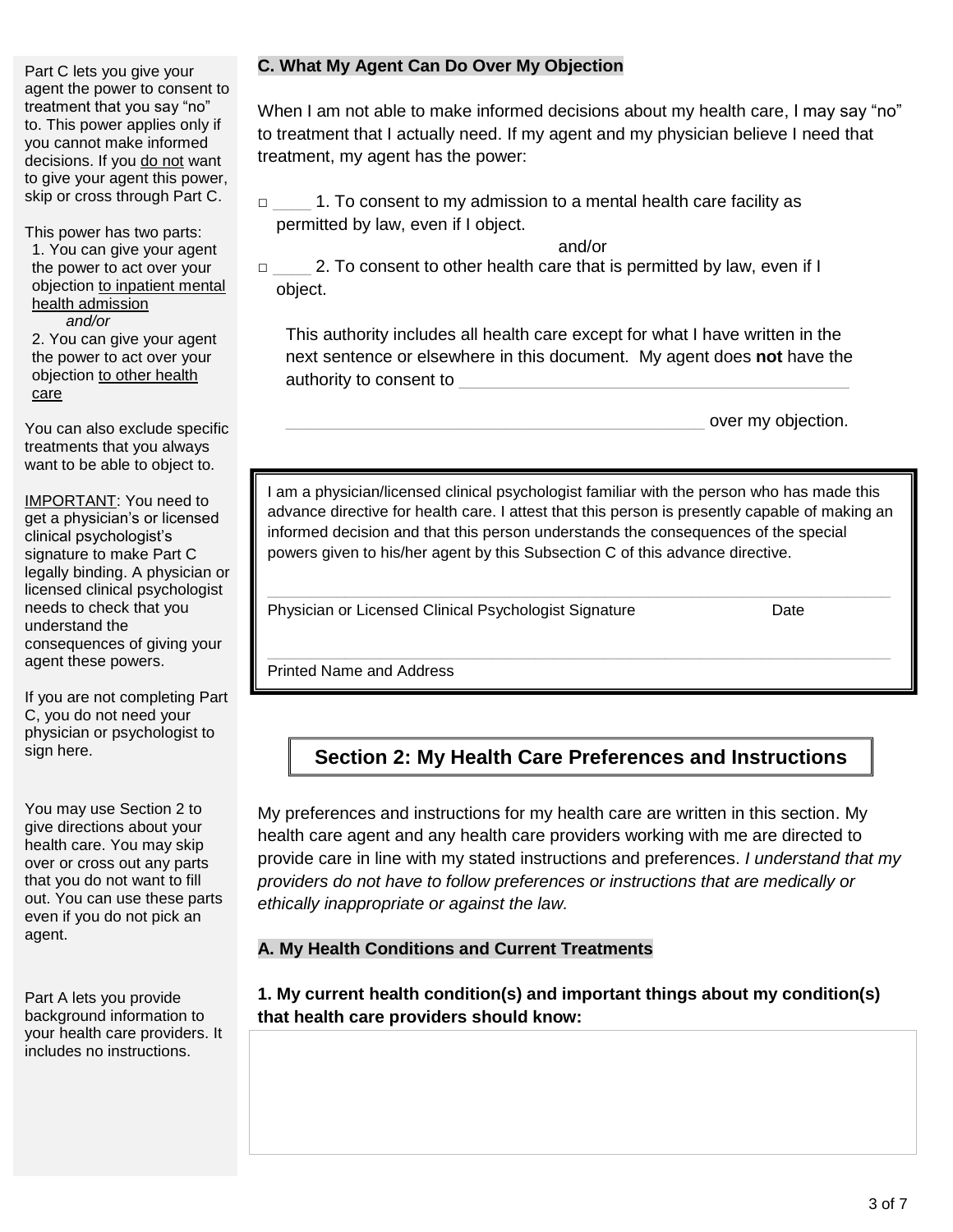You can also provide medication information by attaching a list of your medications to this AD, or writing where people can get your medication information (e.g., calling your primary care doctor).

The information in your AD may be shared by your health care provider with other health care providers so that treatment can be given in line with your AD. You can help your different providers get in contact with each other by providing their phone numbers here.

#### **3. My medications and dosages as of \_\_\_\_\_/\_\_\_\_\_/20\_\_\_\_:**

| <b>Medication</b>              | <b>Dose</b> | How/when I take it         |
|--------------------------------|-------------|----------------------------|
|                                |             |                            |
|                                |             |                            |
|                                |             |                            |
|                                |             |                            |
|                                |             |                            |
| See back of this page for more |             | See attached list for more |

### **4. Other important information regarding medications (allergies, side effects):**

### **B. Information Sharing**

My current providers, who have information to help with my care, are:

| <b>Name</b> | <b>Provider type</b><br>(e.g., PCP) | <b>Phone number</b> |
|-------------|-------------------------------------|---------------------|
|             |                                     |                     |
|             |                                     |                     |

#### **C. Emergency Contacts**

I authorize the health care providers and other people helping me to contact my health care agent. This authorization includes if I am admitted to a mental health facility. I also authorize them to contact the following people to share information about my location, condition and needs:

| Ph. No. (home): ___________________________________(cell):______________________ |  |
|----------------------------------------------------------------------------------|--|
|                                                                                  |  |
|                                                                                  |  |
|                                                                                  |  |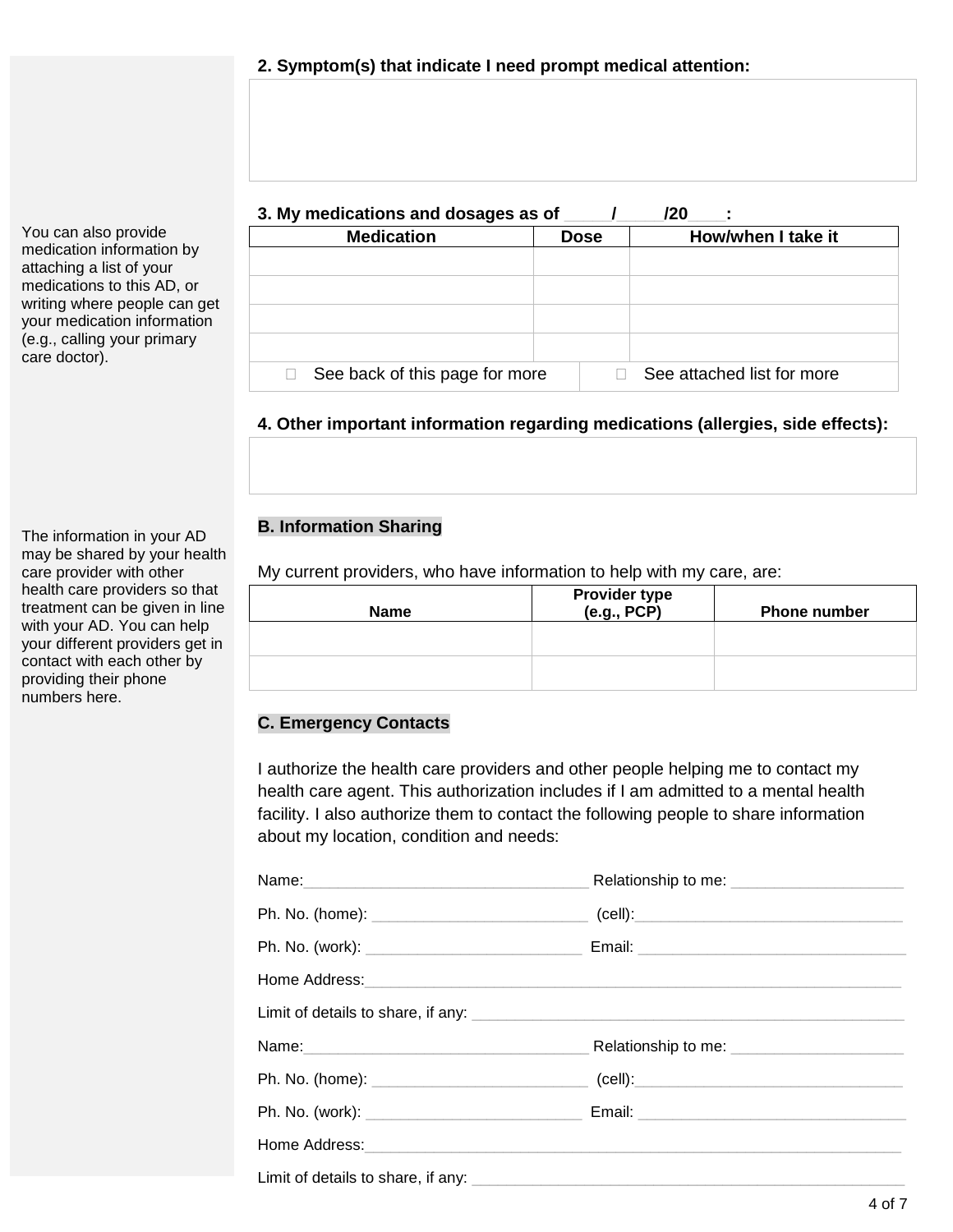#### Part D lets you give your preferences for medications. You may refer to specific medications or types of medications.

Your physician must consider your preferences. But medication decisions must be based on his or her clinical judgment too.

Your physician is not required to follow preferences that are medically or ethically inappropriate.

You have the option of telling providers more information about your choices—it can help them to better follow your wishes.

In general, your agent cannot authorize and your physician cannot order use of the medications that you refuse here. There are some narrow exceptions permitted by law, such as emergencies.

You have the option of telling providers more information about your choices—it can help them to better follow your instructions.

You can add any other preferences about medication here, such as whether you prefer shots, pills, or liquid forms of medicines.

You may use this space to provide any other information that is important to your care that may not be addressed above. If you need more space, you may attach additional documents. If you use attachments, you should be sure to describe them clearly here.

## **D. Medication**

## **1. Medication Preferences**

I prefer that the following medications (or classes or types of medication) be tried first in a crisis or emergency:

| <b>Medication name or class</b> | As treatment for |
|---------------------------------|------------------|
|                                 |                  |
|                                 |                  |
|                                 |                  |
|                                 |                  |
|                                 |                  |
|                                 |                  |

I prefer these medications because:

## **2. Medication Authorization and Refusal**

Generally, I authorize my agent to consent to medications that my treating physician says are appropriate. But I specifically do **not** consent to the medications listed below. (This includes brand-name, trade-name, or generic equivalents.)

I realize that my condition and needs may change. So, I also state whether my agent can consent to the medication. My agent should consent only if my physician finds that the medication is clearly the most appropriate treatment for me under the circumstances.

| Medication name or class that I do<br>not want | As treatment for | My agent can<br>authorize it if<br>necessary |    |
|------------------------------------------------|------------------|----------------------------------------------|----|
|                                                |                  | Yes                                          | No |
|                                                |                  | Yes                                          | No |
|                                                |                  | Yes                                          |    |

I do not want these medications because:

**3. Additional preferences about medications**:

#### **E. Other Health Care Details**

## **1. In General**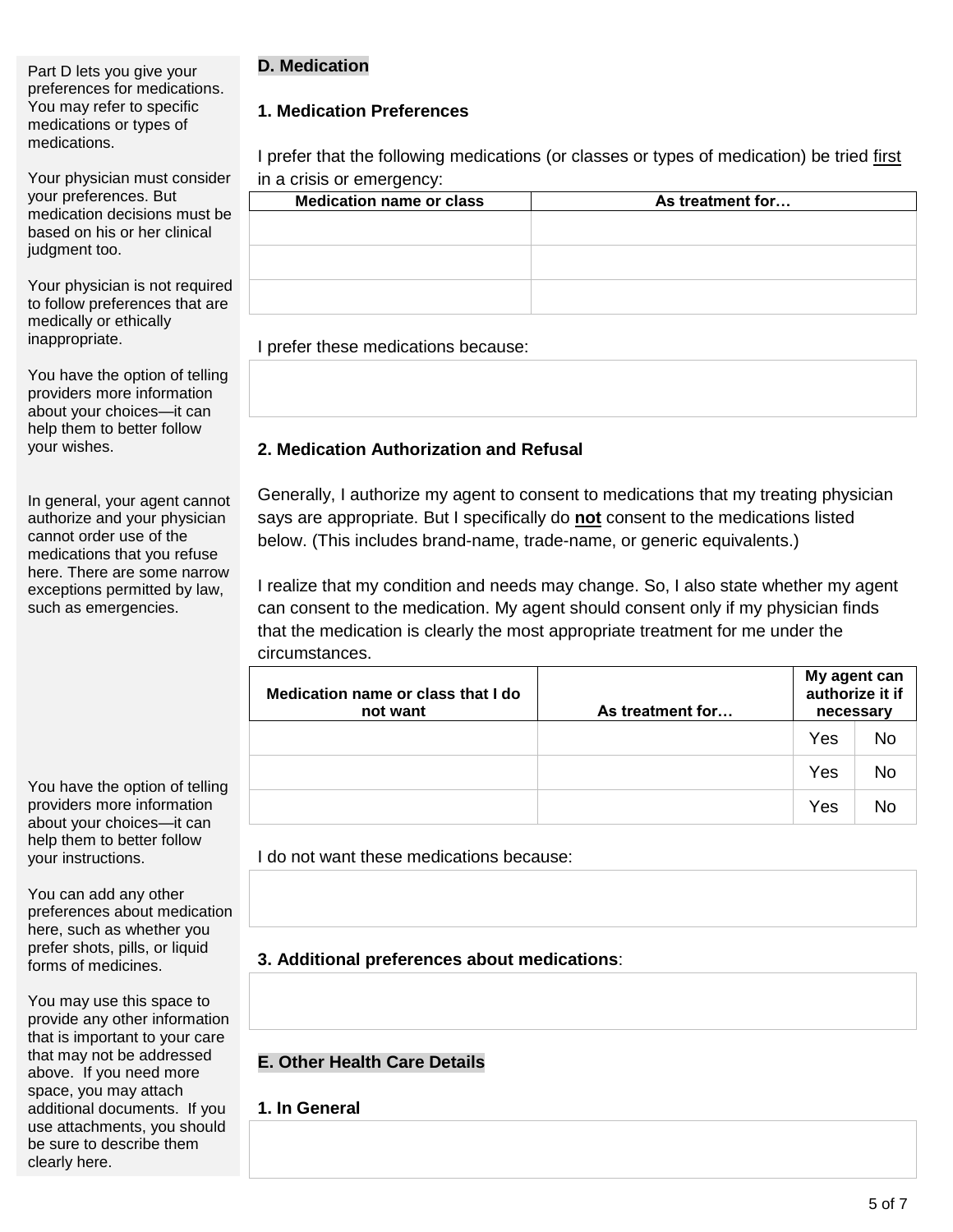If you gave your agent the power to make visitation decisions, your agent must make visitation decisions based on any instructions you write here.

Part F lets you give details about what treatment you would want if you cannot recover from a severe illness or injury.

The first type of condition that you can give treatment instructions for is in case your death is expected very soon. For example, if you were in the last stage of cancer.

#### **For F.1, check only 1 box and initial the line.**

If the pre-made options above do not fit what you want, you may write your own preferences and instructions.

The second type of condition that you can give treatment instructions for is in case your brain becomes severely and permanently damaged. For example, if you were in a permanent coma.

Sometimes people in a permanent coma can be kept alive for a long time, even though they are not expected to recover. If this were to happen, you may limit how long treatments may be tried before they are stopped if your condition does not improve.

#### **For F.2, check only 1 box and initial the line.**

If the pre-made options do not fit what you want, you may write your own preferences and instructions.

## **2. Visitation Instructions**

If I am in a health care facility, this is how I want visitation to be handled:

### **F. Life-Prolonging Treatment**

**1.** If my doctor determines that my death is imminent (very close) and medical treatment will not help me recover, then:

- □ \_\_\_\_ I do not want any treatments to prolong my life. This includes tube feeding, IV fluids, cardiopulmonary resuscitation (CPR), ventilator/respirator (breathing machine), kidney dialysis or antibiotics. I understand that I still will receive treatment to relieve pain and make me comfortable.
- □ \_\_\_\_\_I want all treatments to prolong my life as long as possible within the limits of generally accepted health care standards. I understand that I will receive treatment to relieve pain and make me comfortable.

□ Other choices, as follows:

- **2***.* If my condition makes me unaware of myself or my surroundings or unable to interact with others, and it is reasonably certain that I will never recover this awareness or ability even with medical treatment, then:
	- $\Box$  I do not want any treatments to prolong my life. This includes tube feeding, IV fluids, cardiopulmonary resuscitation (CPR), ventilator/respirator (breathing machine), kidney dialysis or antibiotics. I understand that I still will receive treatment to relieve pain and make me comfortable.
	- □ \_\_\_\_\_\_ I want all treatments to prolong my life as long as possible within the limits of generally accepted health care standards. I understand that I will receive treatment to relieve pain and make me comfortable.
	- □ l want to try treatments for a period of time in the hope of some improvement of my condition. I suggest

as the period of time after which such treatment should be stopped if my condition has not improved. Any agent or surrogate may specify the exact time period in consultation with my physician. I understand that I still will receive treatment to relieve pain and make me comfortable.

□ Other choices, as follows: